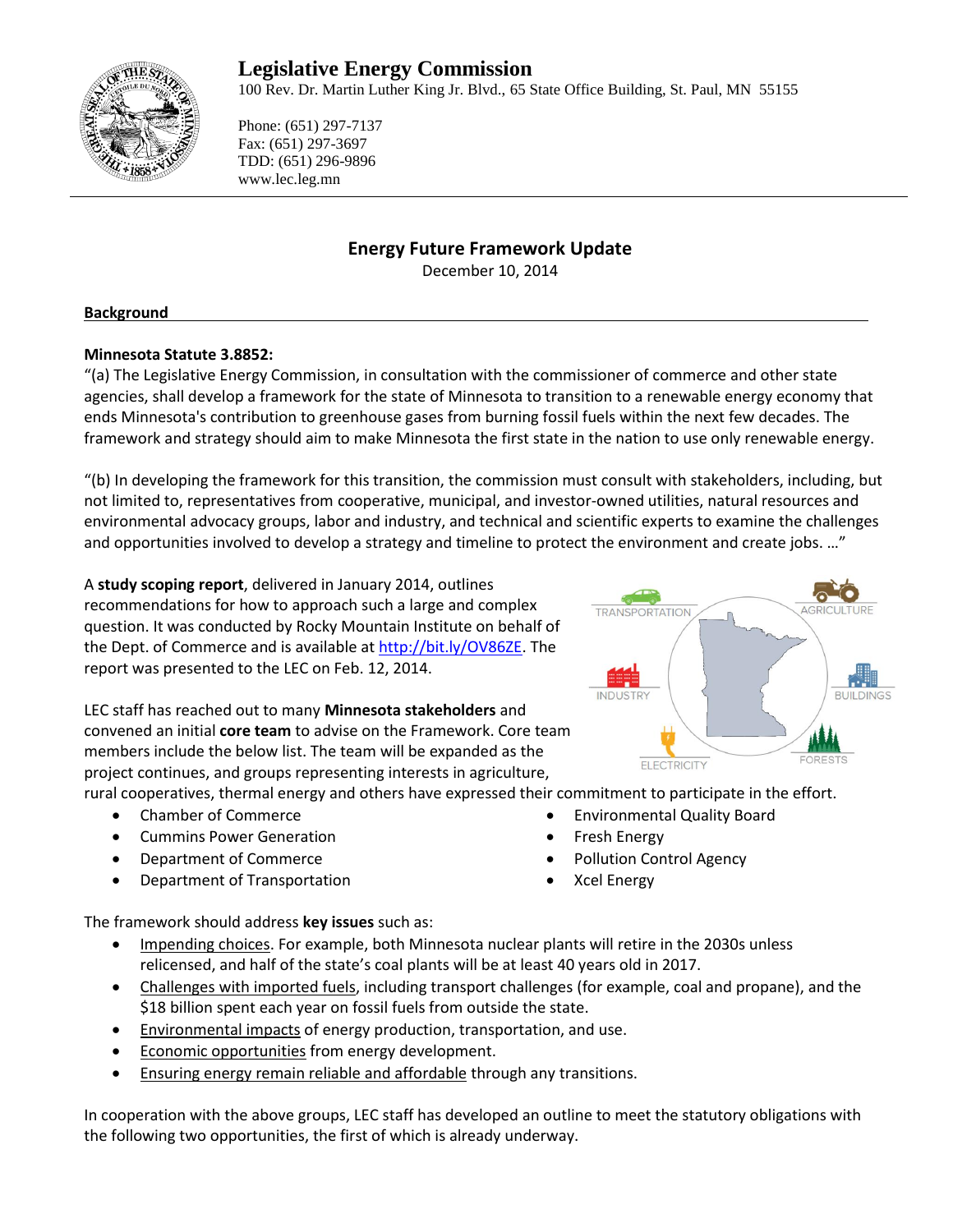# **US Department of Energy award (underway)**

The Dept. of Commerce applied and has been selected for a US DOE grant to facilitate stakeholder and interagency activities related to the future direction of the energy sector in the state, and how energy efficiency and renewable energy fit into this direction, toward the year 2025. Dept. of Commerce is currently negotiating the contract with DOE.

Minnesota's project will deliver a projection of where current energy policy and plans will lead and development of an action plan, including some shorter term "no regrets" actions. The award's stakeholder orientation fits well with M.S. 3.8852.

The award is for \$300,000 over two years.

### **Partners:**

Dept. of Commerce, Legislative Energy Commission, Rocky Mountain Institute, Energy Systems Consulting.

## **Objectives:**

- Baseline development: "Business-as-usual" projections, drawing on analysis done in the EQB's CSEO initiative and others, and identification of ongoing activities that should inform decision making.
- Stakeholder outreach and engagement: Including core team, executive leadership team, technical working groups, and public outreach. Participants and engagement/outreach plan to be developed.
- Action plan: Including short-term next steps.

## **Opportunity for statewide engagement:**

There is an opportunity to leverage these federal funds to advance energy priorities that are specific to all regions of the state. With additional matching funds, the project could be refined to advance regional priorities across Minnesota.

- Regionally based activities, e.g. in five areas of the state
- Locally prioritization of energy strategies
- Regional-level analysis of strategies as possible
- Location-based implementation steps developed with regional leadership

*Commitment in Minnesota's application to DOE*



*Opportunity leveraging federal funds*